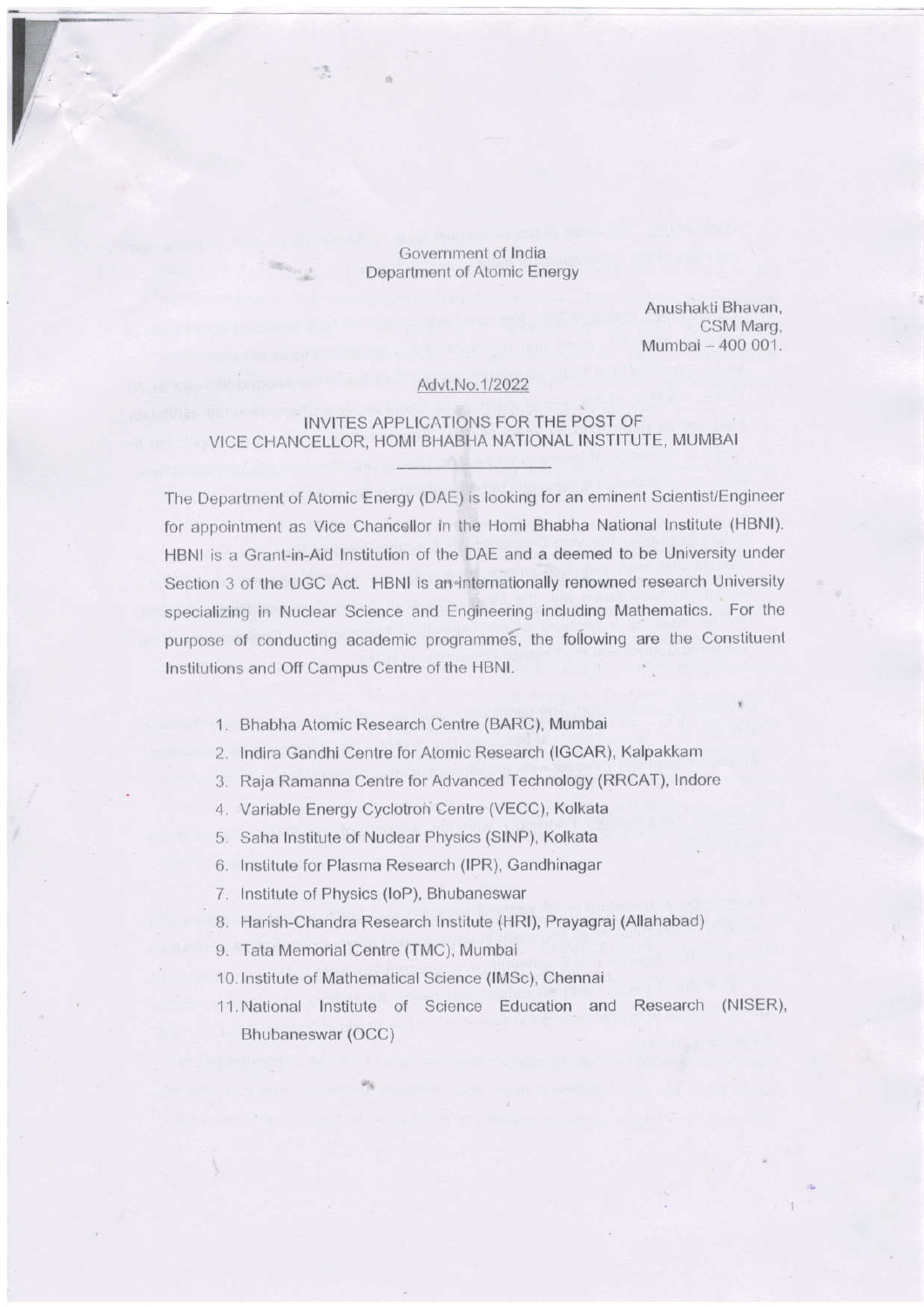Scale of Pay: The Scale of pay of the post is Rs.2,25,000/- (fixed) plus allowances as per rules of the Government of India.

럇

Tenure of the Post and Age: The Vice Chancellor shall hold the office for a tenure of not more than five years and be eligible for a second term of not more than five years, provided that in no case shall he/she hold the office beyond the age of 70 years. Further, at the time of initial appointment as Vice Chancellor, the candidate shall not be more than 65 years of age. This however, shall not be applicable to cases of extension of tenure of an existing Vice Chancellor. For the purpose of age, the date of reference is the expected date of joining that is 04.10.2022.

Nature of Duties: The Vice Chancellor shall be the Principal Executive Officer of the Institute and shall exercise general supervision and control over the affairs of the Institute in accordance with the Memorandum of Association and Rules of HBNI. He/She shall be a member of the Council of Management, Chairperson of the Academic Council and the Finance Committee of HBNI.

Educational Qualification: The candidate should be a Ph.D in Engineering or Science with first class or equivalent at the preceding degree. He/She should be an eminent Engineer/Scientist/Professor with excellent academic background.

Desirable Qualification: Familiarity with the working of the DAE is a desirable qualification.

Experience: A minimum of 15 years of experience in teaching and research out of which 10 years must be as Professor in Level-14 and above or equivalent experience in research in Science and Engineering in a research laboratory. The candidate must be an eminent person with an outstanding record throughout. Preference will be given to those who have worked in research centres or aided institutions of the DAE for at least 25 years.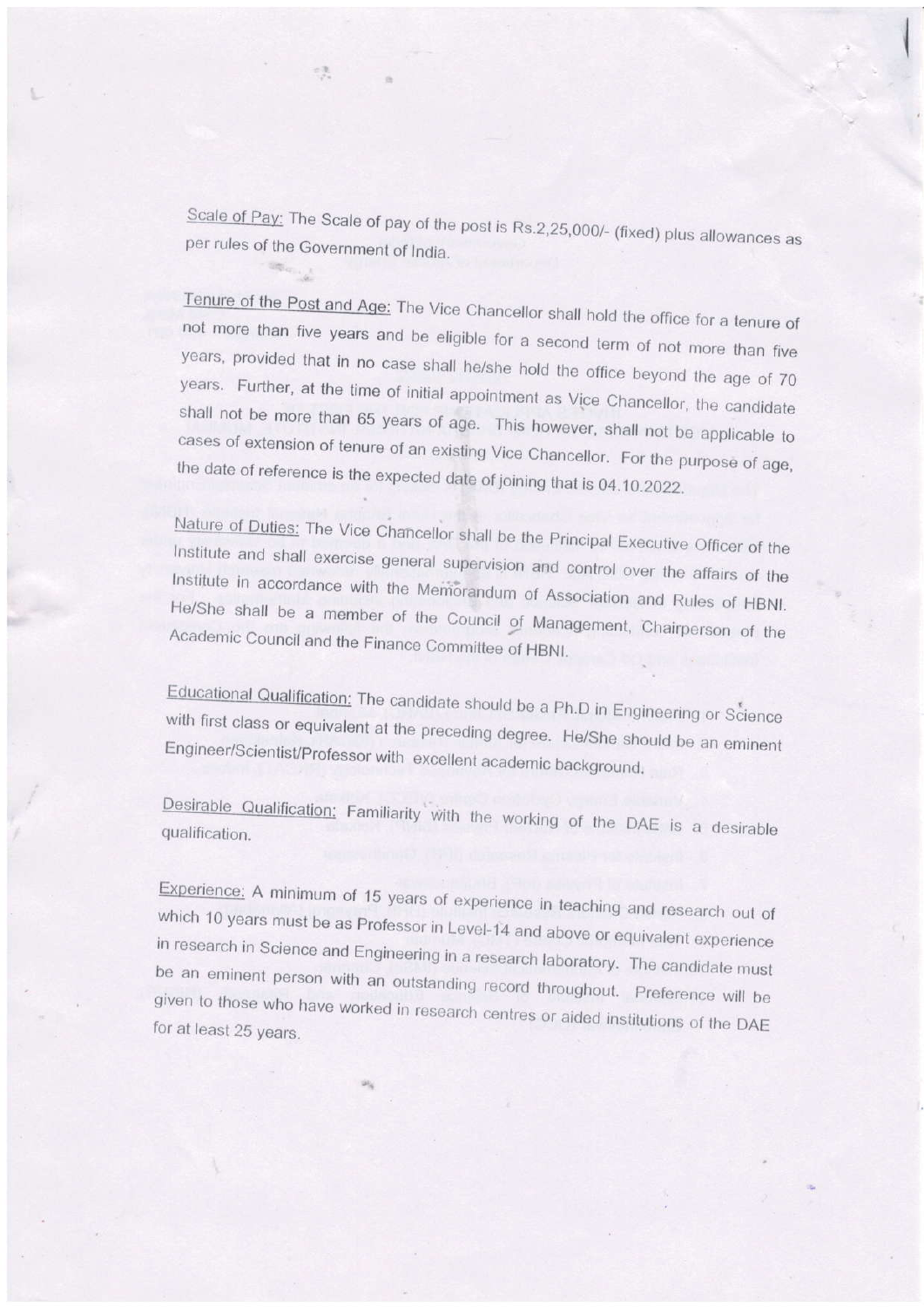Selection Procedure: Appointment will be made by Government of India on the recomnrendation of a Search-cum-Selection Committee. The Search-cum-Selection Committee constituted for the purpose of selection by the DAE will consider applications received in response to this advertisement as well as nominations received from eminent persons. Search-cum-Selection Committee may consider any other name as it deems fit and invite application from such a person.

Application Procedure: Interested individuals may apply giving their detailed Resume, in the prescribed Proforma. along with a one page (250 words Maximun) Vision Statement for the Institute. The application typed on a plain paper along with enclosures may be sent by Registered Post/Speed Post to the Under Secretary, Office of Secretary, DAE, Anushakti Bhavan, CSM Marg, Mumbai - 400 001. Persons employed in Government Deparlments or Autonomous lnstitutions under them must send their application through propefchannel: The prescribed proforma may be downloaded from the DAE Website www.dae.gov.in. and/or HBNI Website www.hbni.ac.in. The last date and time for the receipt of the application by hand delivery / speed post / courier is 20-6-2022 5PM. The advance copy of the application can also be sent by email to chmnoff@dae.gov.in. However, the date and time of receipt of completed application in all respects, including through proper channel wherever applicable, by hand delivery / speed post / courier will be treated as valid and application received beyond the prescribed date and time shall be treated as invalid applications.

Envelope containinq application form should have inscribed on the top of it "APPLICATION FOR THE POST OF VICE CHANCELLOR, HBNI." The Department of Atomic Energy will not be responsible for loss of any application in transil.

The Department of Atomic Energy reserves its right to call for interview, or consider for selection process without interview, only those candidates who are found eligible after screening, or reject all the applications without assigning any reasons there for.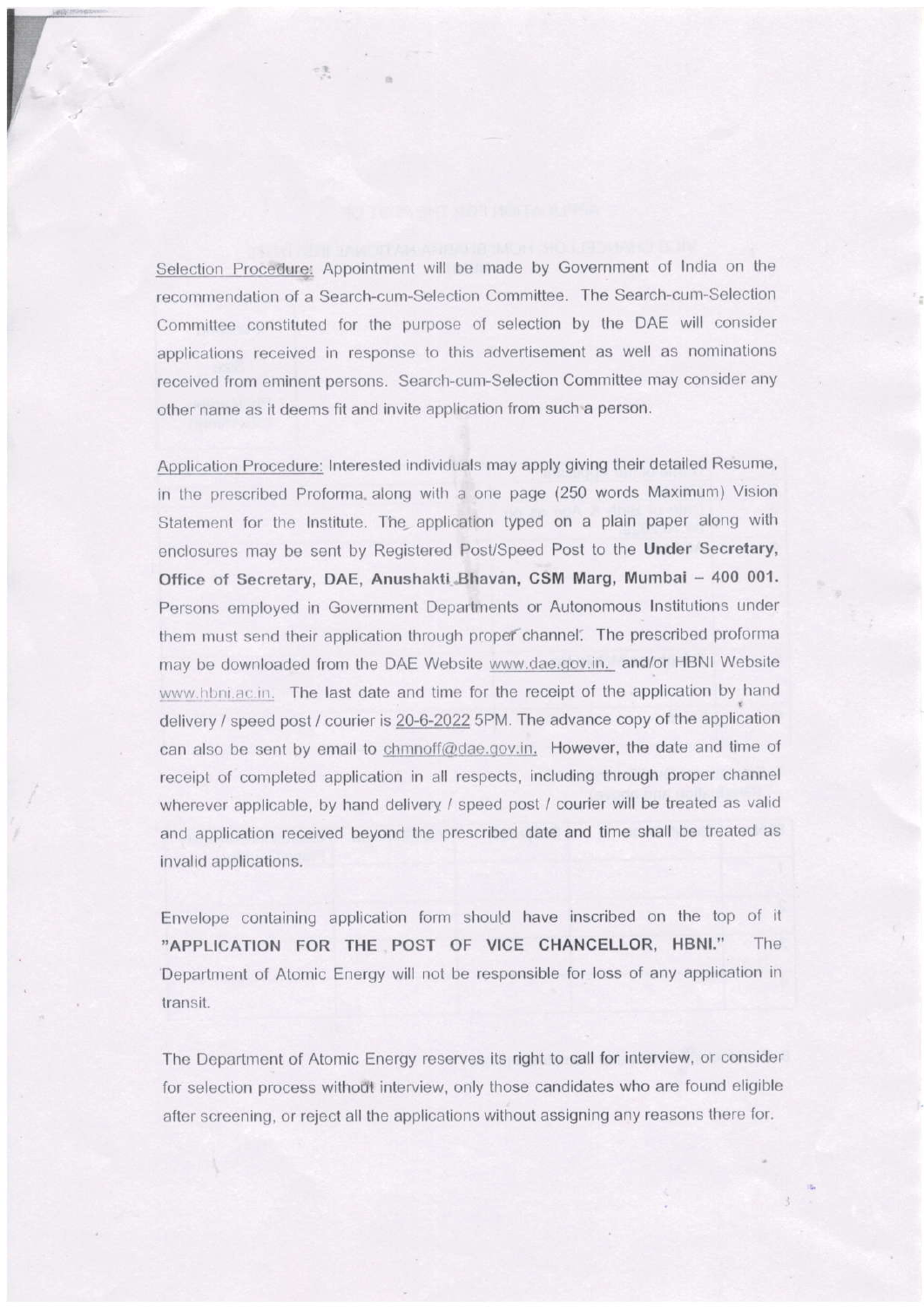## APPLICATION FOR THE POST OF

 $\mathbb{R}^n$ 

# VICE CHANCELLOR, HOMI BHABHA NATIONAL INSTITUTE (HBNI)



| Name of the Applicant<br>Gender<br>Date of Birth & Age as on |                                             |
|--------------------------------------------------------------|---------------------------------------------|
|                                                              |                                             |
| 04.10.2022.                                                  | 图 ( ) ( ) ( ) ( ) ( ) ( ) ( ) ( )           |
| Address                                                      |                                             |
|                                                              | <b>MODEL MANUFACTURE</b><br>$-40.46$        |
|                                                              |                                             |
|                                                              |                                             |
| Telephone/Mobile No.                                         | <b>BAGLES</b>                               |
| <b>Sciences</b> 200<br>Email                                 | TOT INTER ACADEMIC<br><b>THE RIVE</b><br>ĸ. |
|                                                              | <b>Part That product</b>                    |

## 7. Educational Qualifications (Graduation and above)

| SI.No. | Qualification | Subject(s) | Year/Division | Institution/University<br>Place/Country |
|--------|---------------|------------|---------------|-----------------------------------------|
| 2.     |               |            |               |                                         |
| 3.     |               |            |               |                                         |
| 4.     |               |            |               |                                         |
|        |               |            |               |                                         |

8. Postdoctoral Fellowship Completed (if any):